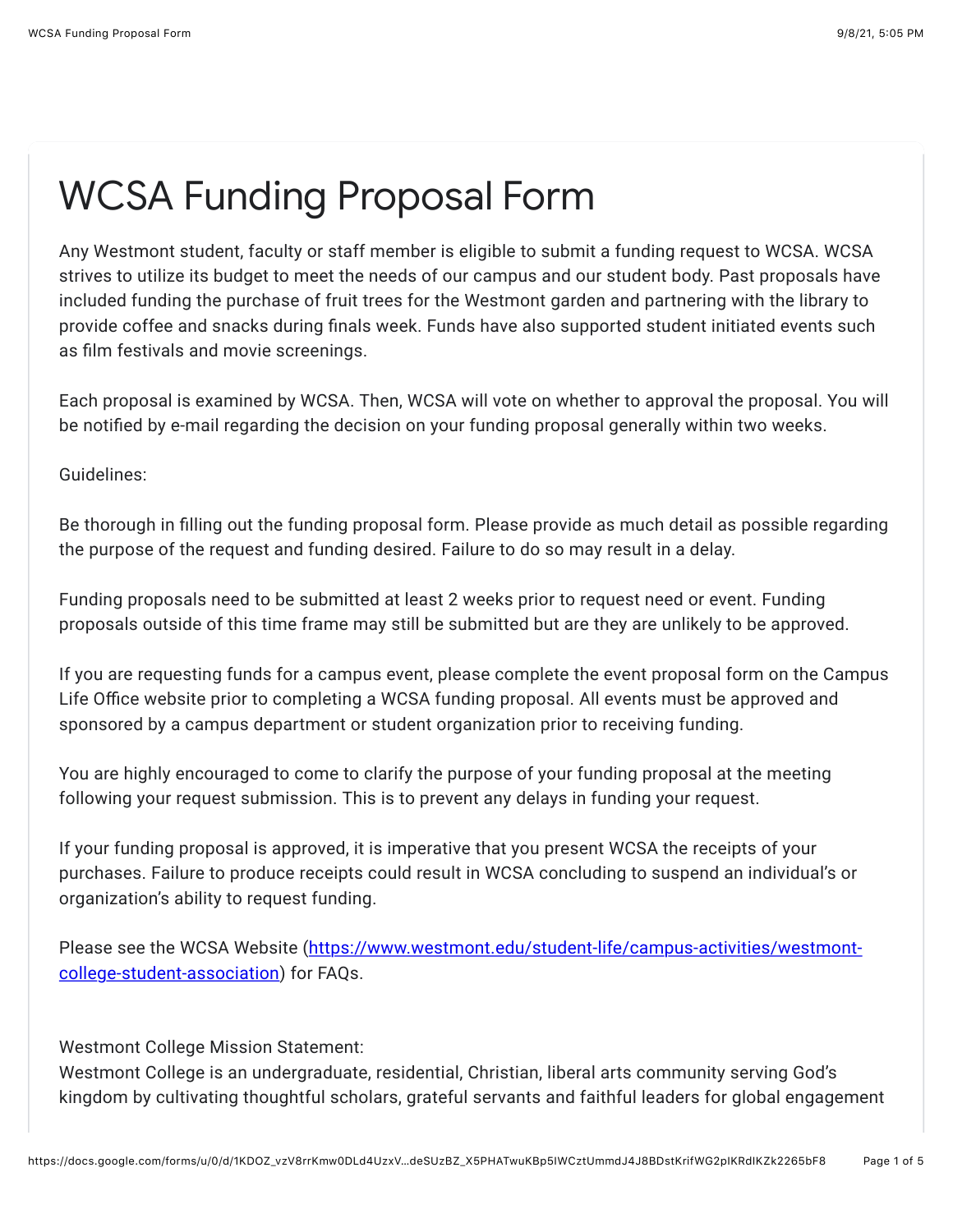with the academy, church and world.

WCSA Mission Statement:

WCSA is the voice that represents the diverse views, beliefs, needs, and desires of our student body. We seek to unify faculty, staff, administration, and students by promoting communication and initiating change at Westmont College.

Group Name \*

Asian Student Association

Contact Person \*

Zachary Hauw

Contact Email \*

zhauw@westmont.edu

Project Name \*

Dinner at the Songs

Department Affiliation \*

Intercultural Programs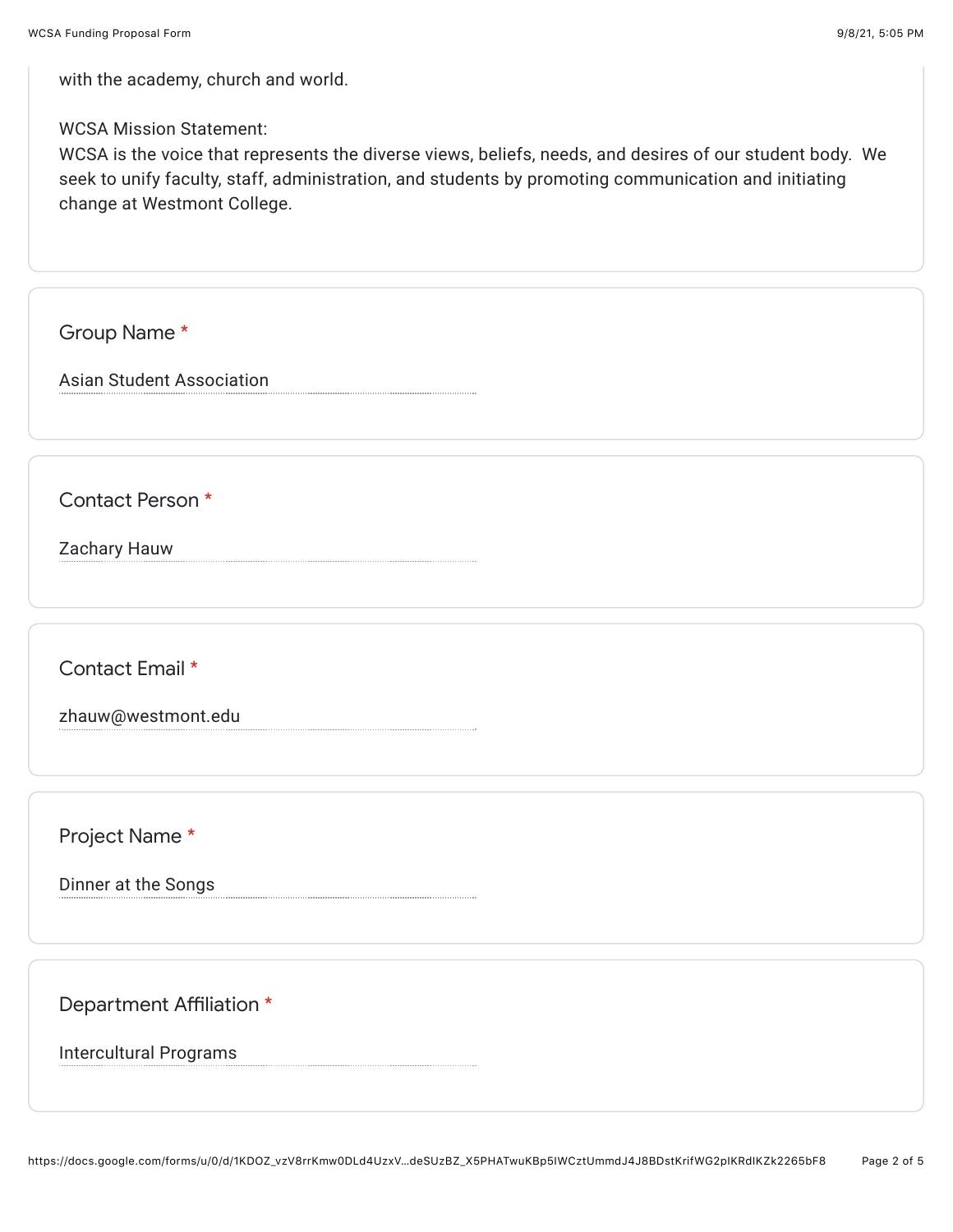| Proposal Date *  |  |  |
|------------------|--|--|
| YYYY<br>MM<br>DD |  |  |
| 09 / 08 / 2021   |  |  |
|                  |  |  |
|                  |  |  |
| Project Date *   |  |  |
| MM DD<br>YYYY    |  |  |
| 09 / 12 / 2021   |  |  |
|                  |  |  |
|                  |  |  |

| Is the event open to the entire student body? *       |  |  |  |  |
|-------------------------------------------------------|--|--|--|--|
| Yes<br>No                                             |  |  |  |  |
|                                                       |  |  |  |  |
| Has your group submitted a funding proposal before? * |  |  |  |  |
| Yes                                                   |  |  |  |  |
| No                                                    |  |  |  |  |
|                                                       |  |  |  |  |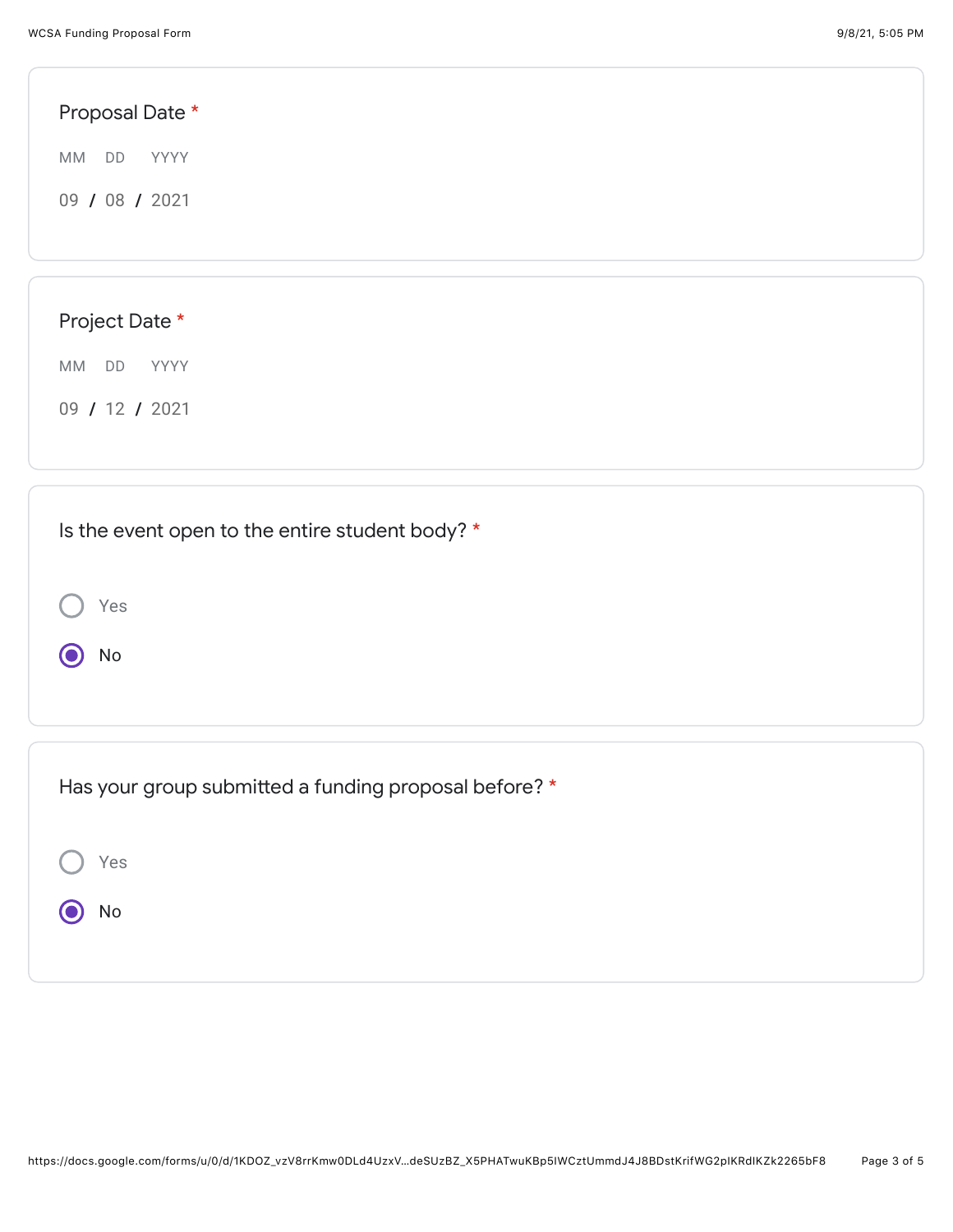If yes, when?

Describe the nature of your project (Target population, number of students involved, length of project, etc.) \*

We would like to cater food for our freshmen constituents in ASA as well as the Songs. ASA's budget this year limits our ability to cater food for large groups of people (estimating 30 people for this dinner).

What do you hope to achieve with this project? \*

Because we are still in a transitionary period due to COVID, we want to make sure that incoming Asian students are able to make personal connections with their professors, especially other Asian professors. We are hoping to give the freshmen something we couldn't have because of COVID since we know the importance of building personal relationships with professors as a new student at Westmont.

How much money are you requesting from WCSA? Please provide an itemized budget (item, price, and total amount). \*

\$400; L&L Barbecue Party tray (feeds  $\sim$ 10), 3 party trays to cover 30 people; \$133\*3 = \$399